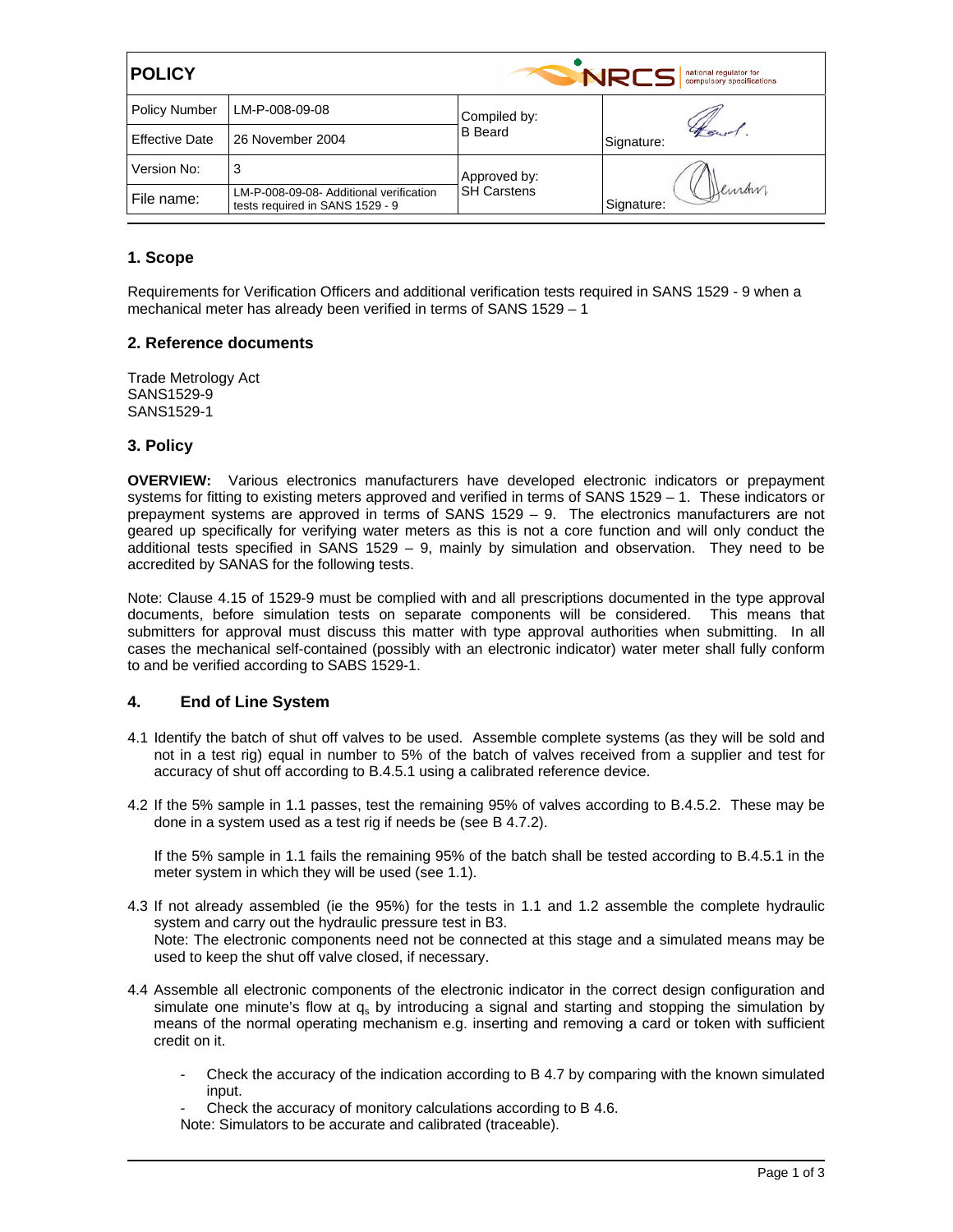| <b>POLICY</b>         |                                                                            | <b>NRCS</b><br>national regulator for<br>compulsory specifications |                     |
|-----------------------|----------------------------------------------------------------------------|--------------------------------------------------------------------|---------------------|
| <b>Policy Number</b>  | LM-P-008-09-08                                                             | Compiled by:<br><b>B</b> Beard                                     | Signature:          |
| <b>Effective Date</b> | 26 November 2004                                                           |                                                                    |                     |
| Version No:           | 3                                                                          | Approved by:<br><b>SH Carstens</b>                                 | Deman<br>Signature: |
| File name:            | LM-P-008-09-08- Additional verification<br>tests required in SANS 1529 - 9 |                                                                    |                     |

4.5 Check the operation of a sufficient number of signal generators (e.g. reed switches) in the normal laboratory quality control process, to ensure correct operation.

## **5. In-Line Systems**

- 5.1 Test all shut off valves to be used in in-line systems according to B.4.5.2. These may be done in a system used as a test rig if required.
- 5.2 Assemble the complete hydraulic system and carry out the hydraulic pressure test in B3. Note: The electronic components need not be connected at this stage and a simulated means may be used to keep the shut off valve open, if necessary.
- 5.3 Assemble all electronic components of the electronic indicator in the correct design configuration and simulate one minute's flow at  $q_s$  by introducing a signal and starting and stopping the simulation by means of the normal operating mechanism e.g. inserting and removing a card or token with sufficient credit on it.
	- Check the accuracy of the indication according to B 4.7 by comparing with the known simulated input.
	- Check the accuracy of monitory calculations (prepayment systems) according to B 4.6. Note: Simulators to be accurate and calibrated (traceable).

 Check the operation of a sufficient number of signal generators e.g. reed switches in the normal laboratory quality control process, to ensure correct operation.

#### **6. Sealing**

This will depend on the design and requirements set at the time of type approval. If any adjustments can be made by means of the electronics, these will need to be sealed. The verification officer will need to attach seals specified in type approval documentation and affix the verification mark to indicate that the whole system has been verified.

# **7. Certificates**

Besides the standard requirements for certificates the certificate shall include at least the following:

7.1 Traceability of verification of the mechanical meter fitted to the system. A certificate number and date of issue or the serial number of the mechanical meter or both as well as the name of the verifying laboratory will be sufficient.

Note: The certificate for the mechanical meter shall be kept on record for the same duration as the copy of the verification certificate being issued.

- 7.2 An indication of whether or not the system has been verified as an in-line or end of line system.
- 7.3 An indication that the tests in B.3, B.4.5.1 or B.4.5.2, as applicable, B.4.6 and B.4.7 have been passed.

## **8 Registration of Verification officers**

For registration there will be three categories for verification officers to accommodate the various scenarios.

8.1 Category 1: Verification officers registered to verify mechanical water meters complying with SABS 1529-1. This is the current category and there will be no changes in the status of currently registered